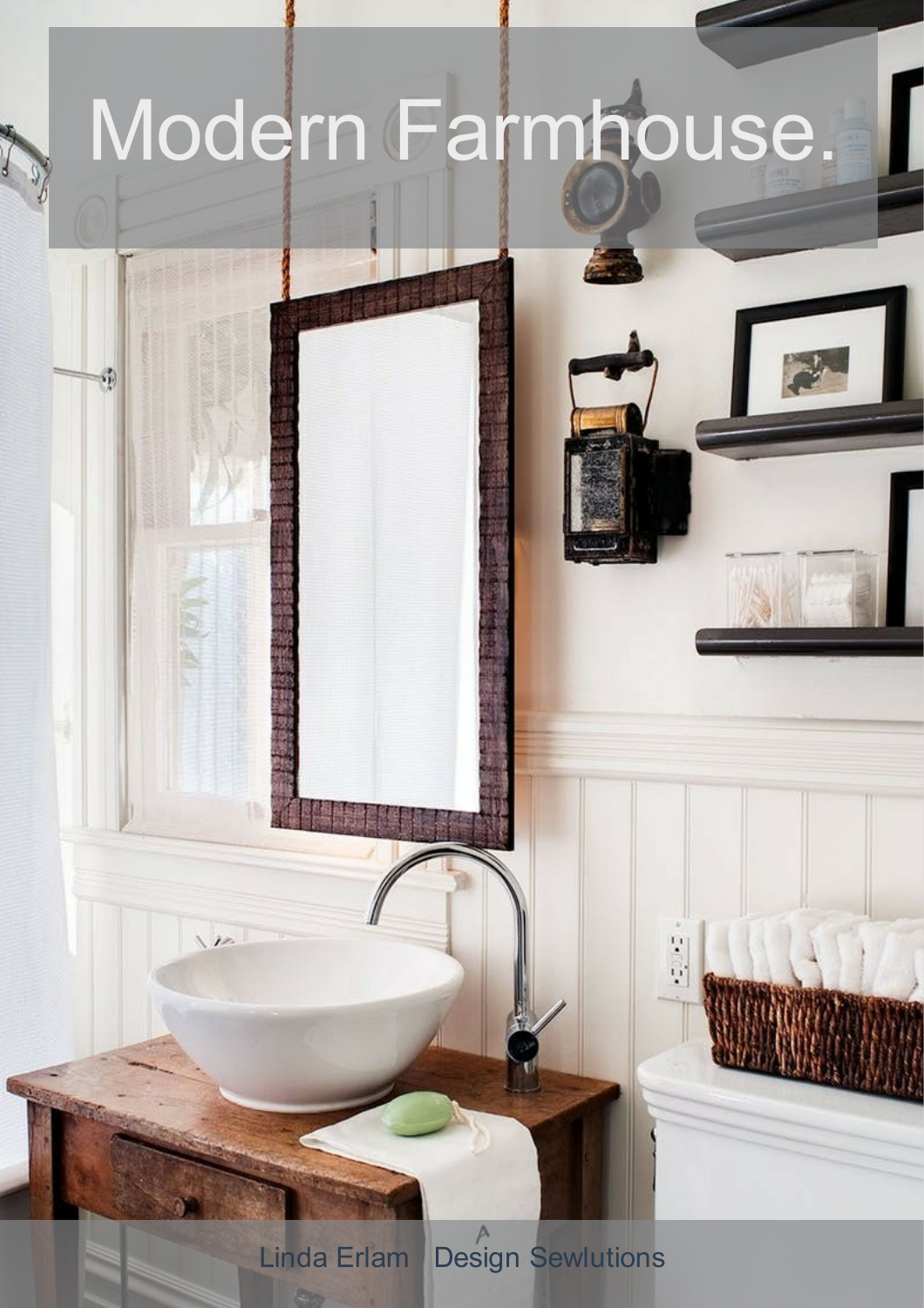I don't think we've had a real new design style emerge in years. I don't count Shabby Chic — it was an offshoot of French Country. I don't count Bo-Ho — it was an offshoot of Eclectic. I don't consider Transitional a design style because it's, well, transitional. But now we have Modern Farmhouse, and I think this one is a keeper.



I know this style has been around for a few years, but it took time to solidify. The color trend to gray was the push it needed and it's finally making its way into the mainstream. A study from Apartment Therapy recently pegged it at the t op trend for 2017/18. And no matter what you think about Apartment Therapy, it is speaking for a huge number of people who want a beautiful home without spending a fortune. This style has also been featured in House Beautiful, Houzz and Dwell.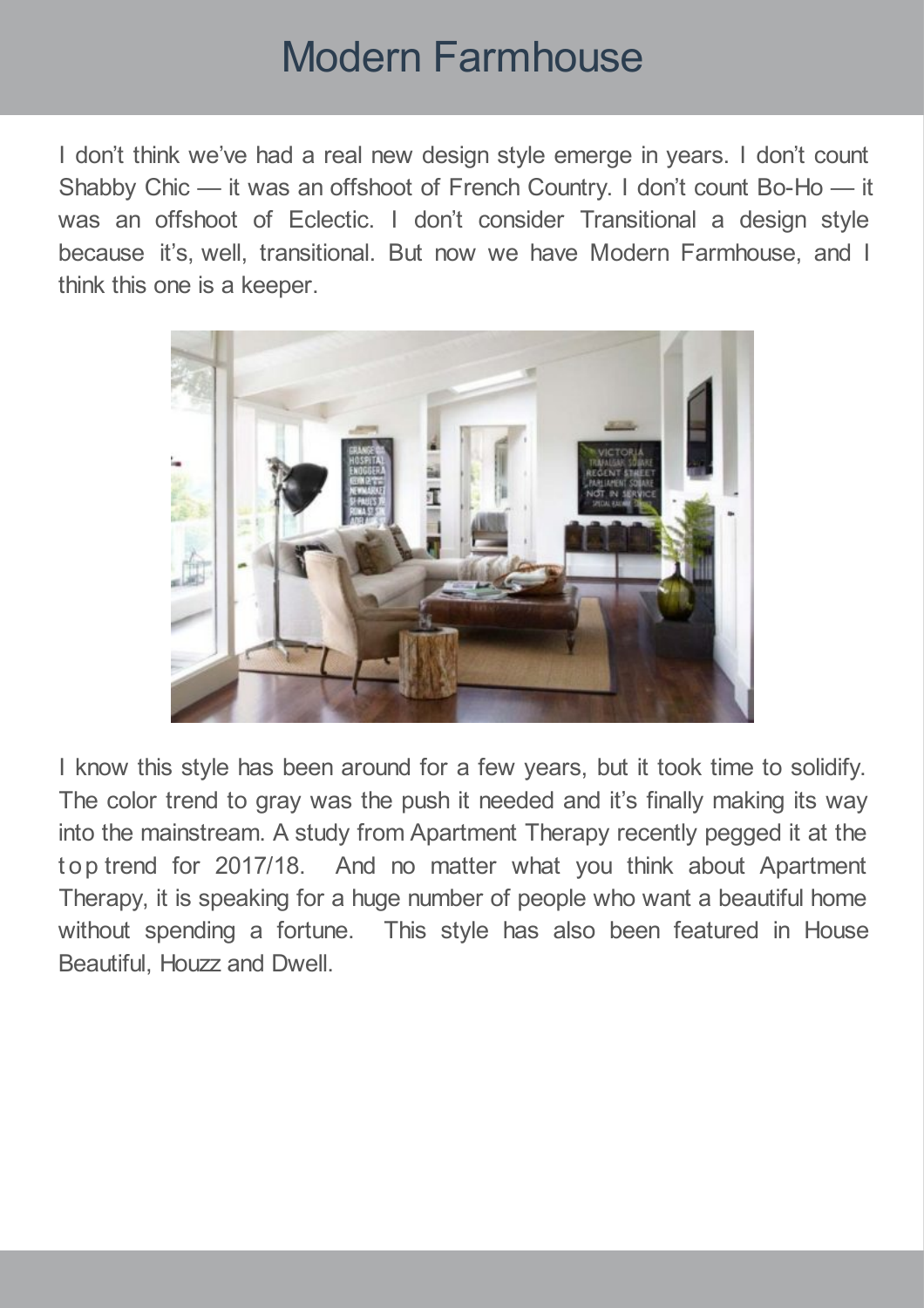

Yes, they call it a trend but I believe it will morph into a style and be around for quite some time. It just suits so much of how we think now. It supports the comfort we desire in our homes but without fuss, and with the convenience of some ultra-modern touches.

Picture this kitchen: Warm mid-toned wood floor, white walls with open shelving above, painted wood below. A gray-black-white muted granite counter top. Maybe white cabinetry, maybe charcoal. Free-standing island with a natural wood top. Industrial frame stools with weathered wood seats. White subway tiles. Beautiful millwork. Hanging iron pendant lights — large open frames exposing old-world 'light bulbs.' A farmhouse sink, but made of stainless. One large burgundy red aster in a short glass vase. A few pots of herbs on the counter.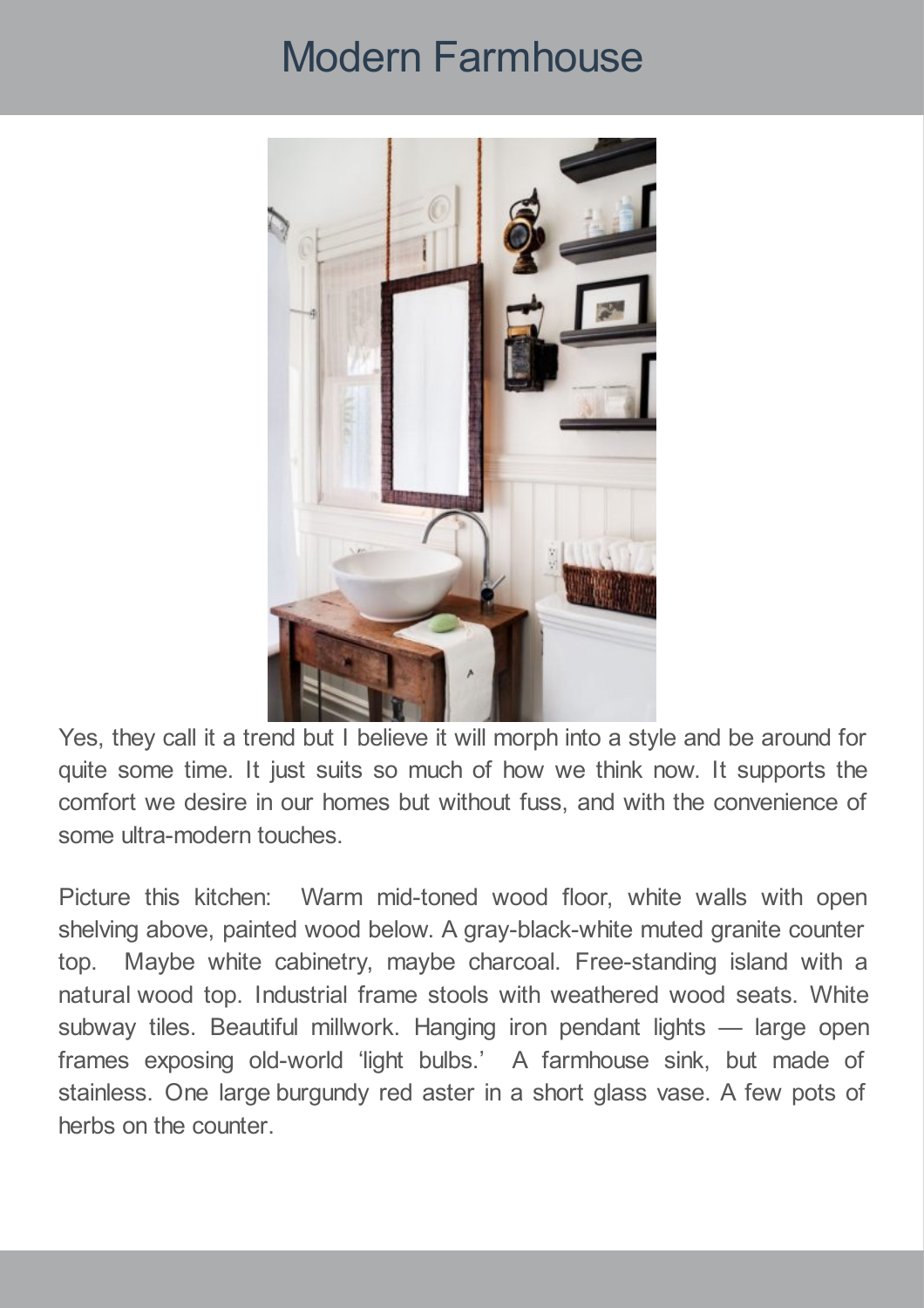That's Modern Farmhouse, and here are its hallmarks:

- \* Matte black and white color palette.
- \* Dull finish metals, particularly iron, copper, and chrome.
- \* Natural wood finishes no high gloss or drastic distressing.
- \* Industrial lighting.
- \* High-quality antiques used sparingly.
- \* Accessories coloured from the warm side of the wheel; yellow, red, green.

Plants and simple flower arrangements; 4 hydrangeas instead of lots of flowers.

- \* Naturalistic art. Yes, a painting of cows in a field might work.
- \* No nick-necks.
- \* White subway tiles. Period.
- \* Painted brick, sometimes.
- \* Simple wall-colorer window coverings. Or no window coverings at all.
- \* Open shelving.
- \* Wood island top.
- \* Industrial stools.
- \* Fabric-covered upholstered pieces; natural and neutral.
- \* Understated area rugs; vintage or something a bit modern.